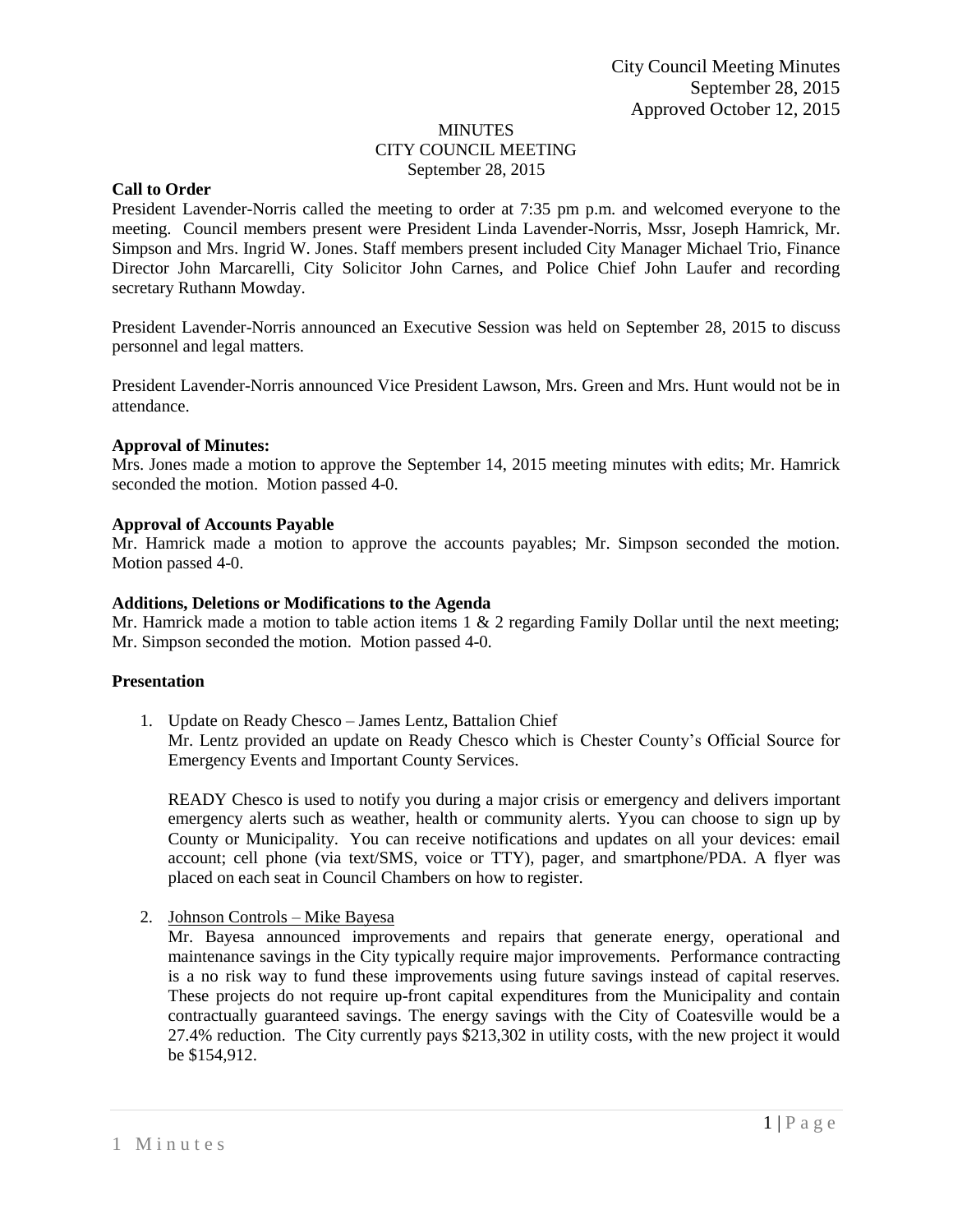The project highlights are City wide LED street lighting upgrade; City wide LED ornamental lighting upgrade; interior and exterior lighting and occupancy sensor upgrade; exterior lighting at Ash Park and Pool complex; Riverwalk LED lighting upgrade; City Hall HAVC retrofit; City Hall computer room dedicated cooling unit; new drop ceilings in City Hall; building envelope upgrade; City Hall security camera system, 11 wireless City security cameras and ACT 129 rebates.

The project cost would be \$1,829,947, project excess savings - \$39,670 with a project 20 year savings of \$2,206,848.

# **Citizens' Hearings –** *Regular Action Items Only* **(3 Minutes)**

## David DeSimone

Mr. DeSimone stated Johnson Controls sounds like a great deal. He expressed his concerns with the lighting, trash, etc. with the development of the Family Dollar Store.

Mrs. Jones made a motion to close citizen's hearings on non-agenda items; Mr. Hamrick seconded the motion. Motion passed 4-0.

## **Discussion Item**

There were no Discussion items at this time.

## **Regular Action Items**

- 1. Approve and Execute Subdivision and Land Development Plans and Financial Escrow Agreements for Family Dollar Tabled until next meeting.
- 2. Execute and release final subdivision plans for recording for Family Dollar Tabled until next meeting.
- 3. Receive and consider Second Reading and Adoption an Ordinance amending Chapter 218-31 Stop intersection designated for the City of Coatesville, Chester County, Pennsylvania Mrs. Jones made a motion to approve Second Reading and Adoption an Ordinance amending Chapter 218-31 Stop intersection designated for the City of Coatesville, Chester County, Pennsylvania: Mr. Hamrick seconded the motion. Motion passed 4-0.
- 4. Receive and consider Second Reading and Adoption an Ordinance authorizing the purchase of 135 West Lincoln Highway, tax Parcel 16-5-348 from the Redevelopment Authority of the City of Coatesville for One Hundred Dollars for Public Purposes Mr. Simpson made a motion to approve Second Reading and Adoption an Ordinance authorizing the purchase of 135 West Lincoln Highway, tax Parcel 16-5-348 from the Redevelopment Authority of the City of Coatesville for One Hundred Dollars for Public Purposes; Mr. Hamrick seconded the motion. Motion passed 4-0.
- 5. Receive and consider Resolution in order to utilize the 75% amortization option as allowed by PA Act 44 of 2009

Mr. Simpson made a motion to approve a Resolution in order to utilize the 75% amortization option as allowed by PA Act 44 of 2009; Mr. Hamrick seconded the motion. Motion passed 4-0.

6. Receive and consider receipt of the 2016 MMO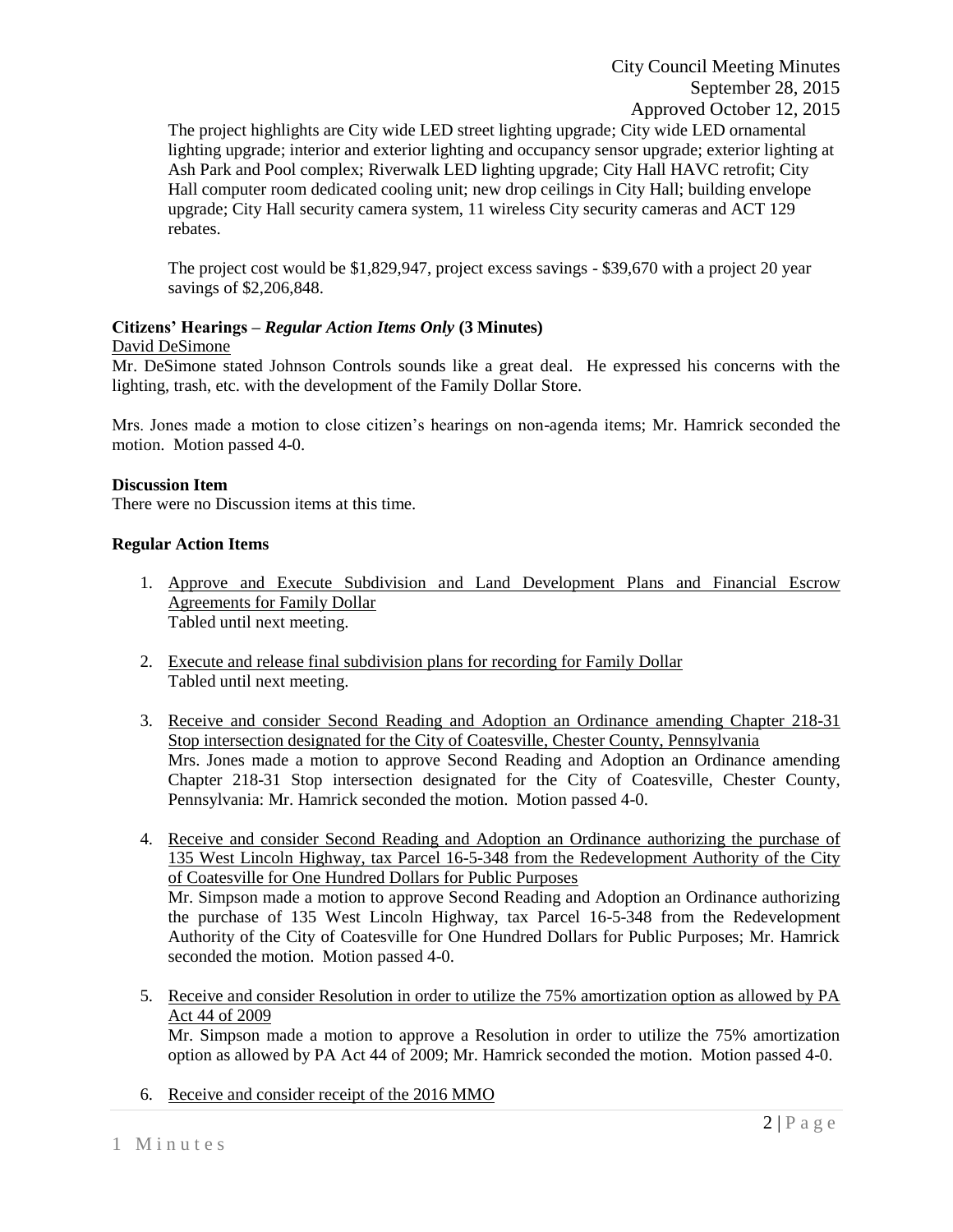Mr. Hamrick made a motion to approve the receipt of the 2016 MMO: Mr. Simpson seconded the motion. Motion passed 4-0.

7. Receive and consider performance contract between Johnson Controls, Inc. and the City of Coatesville.

Mr. Simpson made a motion to approve the performance contract between Johnson Controls Inc. and the City of Coatesville; Mr. Hamrick seconded the motion. Motion passed 4-0.

- 8. Receive and consider agreement with Portnoff Law Associates, LTD for collection of delinquent municipal claims on behalf of the City of Coatesville. Mrs. Jones made a motion to approve the agreement with Portnoff Law Associates, LTD for collection of delinquent municipal claims on behalf of the City of Coatesville; Mr. Hamrick seconded the motion. Motion passed 4-0.
- 9. Receive and consider First Reading an Ordinance amending the City Code and Chapter 108 thereof governing "Fees" to add a new section 108.1 L (5) entitled "Collection of Trash Fees", approving collection procedures and adopting interest and a schedule of attorney fees and charges to be added to the amount collected as part of unpaid trash fees for delinquent accounts Mr. Hamrick made a motion to approve First Reading an Ordinance amending the City Code and Chapter 108 thereof governing "Fees" to add a new section 108.1 L (5) entitled "Collection of Trash Fees", approving collection procedures and adopting interest and a schedule of attorney fees and charges to be added to the amount collected as part of unpaid trash fees for delinquent accounts; Mr. Simpson seconded the motion. Motion passed 4-0.
- 10. Receive and consider memorandum of understanding between the City of Coatesville and Coatesville Solar Initiative, LLC for the provision of (2) parcels of land to build and operate an Energy Park and Energy Education Center

Mrs. Jones made a motion to approve a memorandum of understanding between the City of Coatesville and Coatesville Solar Initiative, LLC for the provision of (2) parcels of land to build and operate an Energy Park and Energy Education Center; Mr. Hamrick seconded the motion. Motion passed 4-0.

- 11. Receive and consider settlement agreement regarding personnel matters Mr. Hamrick made a motion to approve a settlement agreement regarding personnel matter; President Lavender-Norris seconded the motion. Motion passed 3-1. Mr. Simpson was the dissenting vote.
- 12. Receive and consider Trick or Treat on October 31, 2015 from 6-8 pm annually. Mrs. Jones made a motion to Have Trick or treat on October 31 from 6-8pm annually; Mr. Hamrick seconded the motion. Motion passed 4-0.

## **Solicitors Report**

Mr. Carnes announced the resolution for the Family Dollar will be conditioned upon confirmation that the escrow has been brought current and that all signatures are obtained from the City Engineer, Planning Commission etc. and confirmation from the City Engineer that all is acceptable.

The City has reviewed and approved the contract for Johnson Controls. Johnson Controls has received a lot of positive comments.

# **City Manager's Report**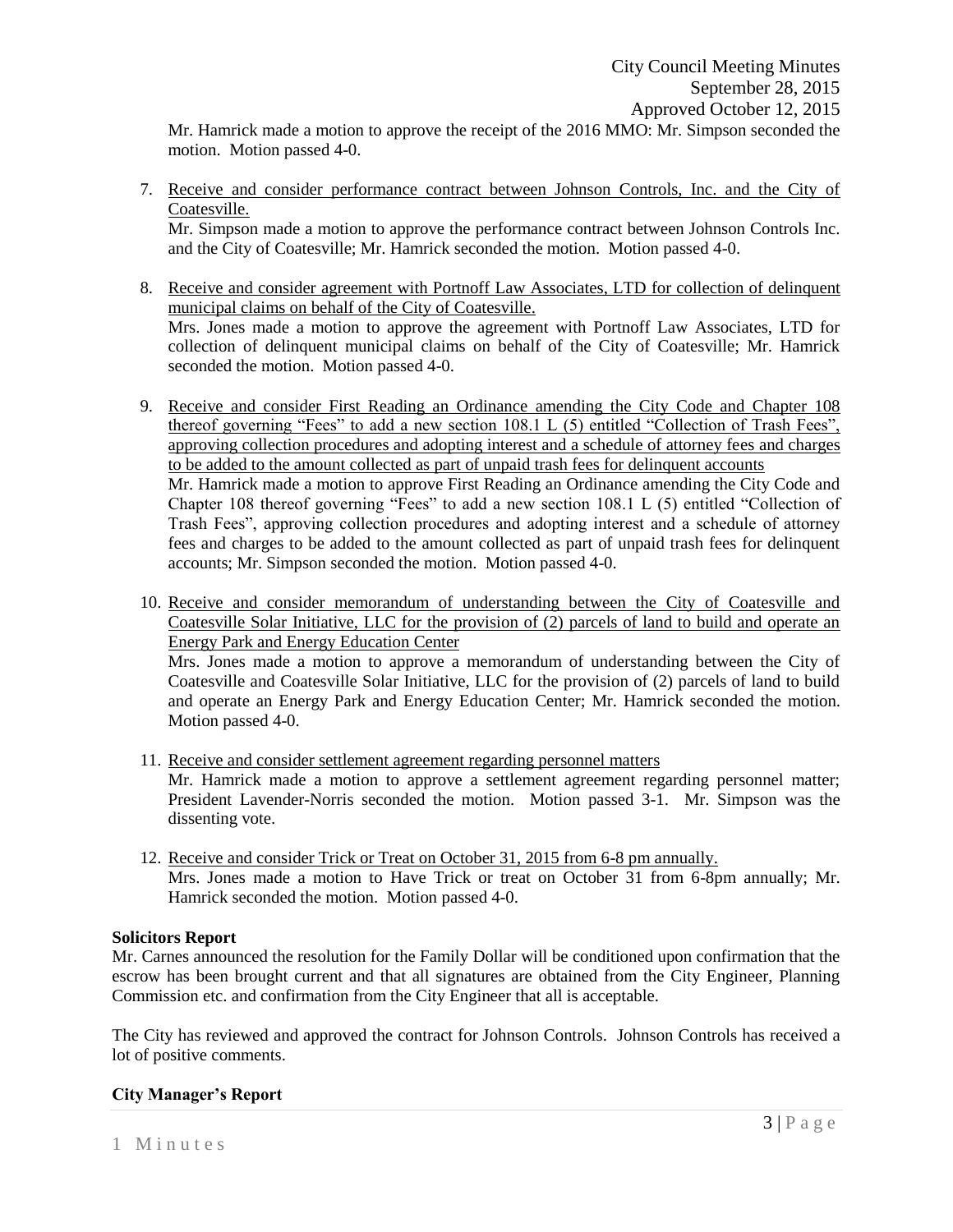Mr. Trio announced meeting were held with Johnson Controls to finalize scope and overall needs to implement the energy savings.

The Information Technology resigned and we are currently outsourcing with "Help-Now" on a contract.

The first budget workshop was held for general Council discussion/goals on September 21, 2015. The department heads are currently preparing a 5 year capital plan for future equipment and capital improvements to public facilities. A draft will be provided to Council.

Mr. Trio announced he has held on-going meetings with City property owners and potential retail developers/tenants.

Office hours were initiated with the City Engineer to update and provide strategic direction on ongoing infrastructure and grants projects including the Lincoln and 82 intersection design. Cedarville Engineering is producing design assumption drawings for review and submittal to PennDot this month.

A site visit was conducted with the Director of Court Services. The G.O. Carlson site as one of the possible locations.

Conducted meeting with staff and sweeps for developing improved educational information and PR to engage the residents in a consistent recycling.

Serious operation issues have been identified by the Police Department and Public Works relative to the future operation of Ash Park pool in 2016. Investigating CDBG monies to address funding recreational needs.

Investigating improvements to data systems to stream line rental license and inspection process. Met with software vendors to determine needs and pricing to implement a GIS based system to integrate departmental communication and customer service.

Developing customer service guidelines and processes to limit resident misunderstandings and complaints.

#### **Citizens' Hearings –** *Non-Agenda Items Only* **(3 Minutes)**

#### Mr. Edmondi

Mr. Edmondi expressed his concerns regarding the trash totes, half the time they are not emptied. He asked about the when the street would be repaved on Oak Street from  $1<sup>st</sup>$  Avenue to  $10<sup>th</sup>$  Avenue. He voiced his concerns on high grass throughout the City.

#### Vanessa Corbitt

Ms. Corbitt expressed her concerns regarding an incident with a Police Officer and a citizen. Chief Laufer announced a complaint has been filed and an investigation is in place. She stated Division alley needs to be cleaned up.

#### Derrick Butcher

Mr. Butcher voiced his concerns on the Police Incident with the citizen.

#### Fran Scamuffa